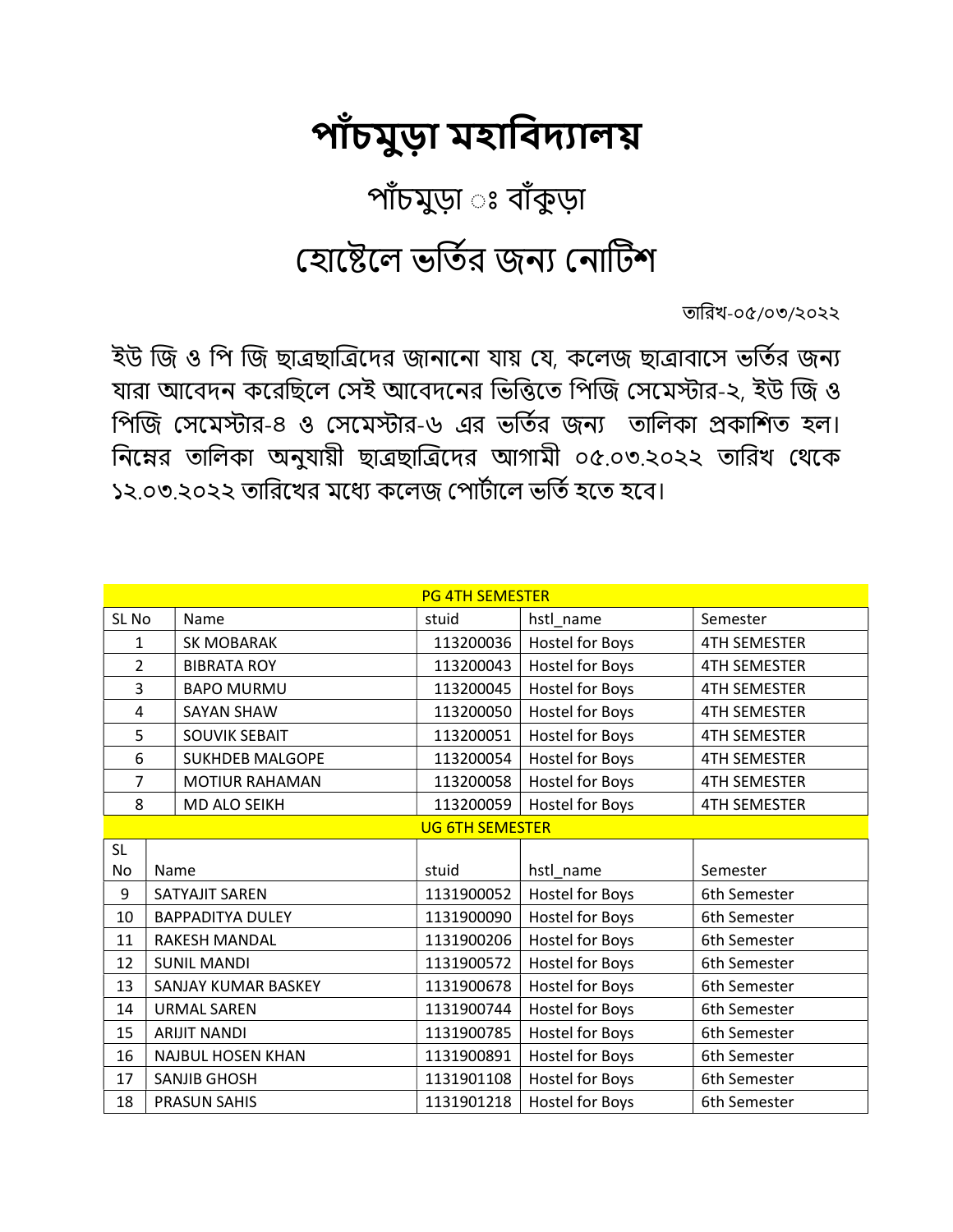| 19             | <b>RAJIB DANGAR</b>      | 1131901224             | Hostel for Boys        | 6th Semester |  |
|----------------|--------------------------|------------------------|------------------------|--------------|--|
| 20             | <b>BUDDHADEB SAREN</b>   | 1131901290             | Hostel for Boys        | 6th Semester |  |
| 21             | PRADIP HEMBRAM           | 1131901549             | <b>Hostel for Boys</b> | 6th Semester |  |
| 22             | MILAN MURMU              | 1131901690             | Hostel for Boys        | 6th Semester |  |
| 23             | PELARAM MANDI            | 1131901737             | Hostel for Boys        | 6th Semester |  |
| 24             | SOURAV MURMU             | 1131901742             | Hostel for Boys        | 6th Semester |  |
| 25             | <b>BIJAN SAREN</b>       | 1131901753             | Hostel for Boys        | 6th Semester |  |
| 26             | <b>KHERWAL MANDI</b>     | 1131902018             | Hostel for Boys        | 6th Semester |  |
|                |                          | <b>UG 4TH SEMESTER</b> |                        |              |  |
| <b>SL</b>      |                          |                        |                        |              |  |
| No             | Name                     | stuid                  | hstl_name              | Semester     |  |
| 27             | <b>RAJESH KUNDU</b>      | 1132000059             | <b>Hostel for Boys</b> | 4th Semester |  |
| 28             | SNEHASIS HEMBRAM         | 1132000079             | Hostel for Boys        | 4th Semester |  |
| 29             | <b>SUSANTA GHOSH</b>     | 1132000105             | <b>Hostel for Boys</b> | 4th Semester |  |
| 30             | SAROJIT HEMBRAM          | 1132000139             | Hostel for Boys        | 4th Semester |  |
| 31             | SHUVENDU GHOSH           | 1132000152             | <b>Hostel for Boys</b> | 4th Semester |  |
| 32             | <b>SOUMEN PATRA</b>      | 1132000343             | Hostel for Boys        | 4th Semester |  |
| 33             | LAKSHMIKANTA MURMU       | 1132000427             | Hostel for Boys        | 4th Semester |  |
| 34             | <b>SUVAJIT DAS</b>       | 1132000546             | <b>Hostel for Boys</b> | 4th Semester |  |
| 35             | <b>RAHUL PATI</b>        | 1132000621             | Hostel for Boys        | 4th Semester |  |
| 36             | <b>KRISHNA MANDI</b>     | 1132000878             | Hostel for Boys        | 4th Semester |  |
| 37             | <b>SUJIT HANSDA</b>      | 1132000886             | Hostel for Boys        | 4th Semester |  |
| 38             | APURBA MURMU             | 1132000965             | <b>Hostel for Boys</b> | 4th Semester |  |
| 39             | SRIKANTA MANDI           | 1132001124             | <b>Hostel for Boys</b> | 4th Semester |  |
| 40             | <b>BAKUL MANDI</b>       | 1132001386             | Hostel for Boys        | 4th Semester |  |
| 41             | <b>AKASH CHALAK</b>      | 1132001484             | Hostel for Boys        | 4th Semester |  |
| 42             | <b>MANAS KUMAR SAREN</b> | 1132001673             | Hostel for Boys        | 4th Semester |  |
| 43             | <b>BIDYUT MURMU</b>      | 1132001844             | Hostel for Boys        | 4th Semester |  |
| 44             | ARINDAM PATRA            | 1132001971             | <b>Hostel for Boys</b> | 4th Semester |  |
| 45             | <b>SAGEN HANSDA</b>      | 1132002089             | Hostel for Boys        | 4th Semester |  |
| 46             | PRADIP KUMAR LAYEK       | 1132002109             | Hostel for Boys        | 4th Semester |  |
| 47             | <b>BIRAPPAN MURMU</b>    | 1132009521             | Hostel for Boys        | 4th Semester |  |
|                | <b>PG 2ND SEMESTER</b>   |                        |                        |              |  |
| <b>SL</b>      |                          |                        |                        |              |  |
| No             | Name                     | stuid                  | hstl_name              | Semester     |  |
| $\mathbf{1}$   | RAMKRISHNA BAURI         | 113210117              | Hostel for Boys        | 2nd Semester |  |
| $\overline{2}$ | <b>AJOY BASKEY</b>       | 113210124              | Hostel for Boys        | 2nd Semester |  |
| 3              | SK ASLAM HAQUE           | 113210132              | Hostel for Boys        | 2nd Semester |  |
| 4              | PRASENJIT MAJHI          | 113210134              | Hostel for Boys        | 2nd Semester |  |
| 5              | <b>GOBINDA MURMU</b>     | 113210137              | Hostel for Boys        | 2nd Semester |  |
| 6              | SK YEAD ALI              | 113210140              | Hostel for Boys        | 2nd Semester |  |
| $\overline{7}$ | <b>SAGAR GHOSH</b>       | 113210146              | Hostel for Boys        | 2nd Semester |  |
| 8              | MAHADEV GHOSH            | 113210147              | Hostel for Boys        | 2nd Semester |  |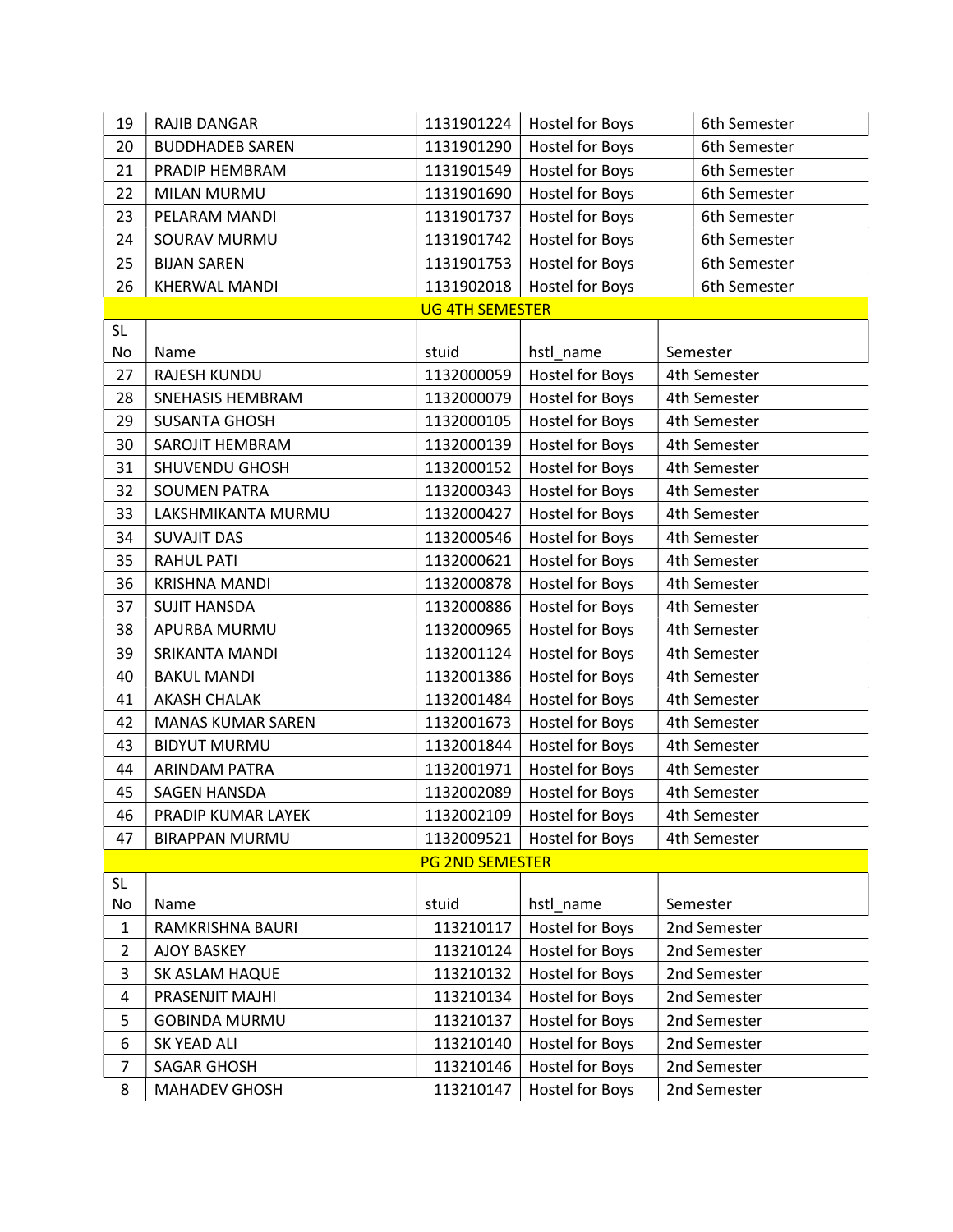| <b>PG 4TH SEMESTER</b> |                         |                          |                                                    |                          |
|------------------------|-------------------------|--------------------------|----------------------------------------------------|--------------------------|
| <b>SL</b>              |                         |                          |                                                    |                          |
| No                     | Name                    | stuid                    | hstl_name                                          | Semester                 |
| 9                      | <b>AYANTI BEZ</b>       | 113200001                | <b>Hostel for Girls</b>                            | 4th Semester             |
| 10                     | <b>MAMONI MANDAL</b>    | 113200010                | <b>Hostel for Girls</b>                            | 4th Semester             |
| 11                     | <b>HANUFA KHATUN</b>    | 113200013                | <b>Hostel for Girls</b>                            | 4th Semester             |
| 12                     | MOU MANDAL              | 113200021                | <b>Hostel for Girls</b>                            | 4th Semester             |
| 13                     | <b>ARPITA MANDAL</b>    | 113200022                | <b>Hostel for Girls</b>                            | 4th Semester             |
| 14                     | <b>BRATATI DEY</b>      | 113200049                | <b>Hostel for Girls</b>                            | 4th Semester             |
| 15                     | <b>SANCHITA GORAI</b>   | 113200060                | <b>Hostel for Girls</b>                            | 4th Semester             |
|                        |                         | <b>UG 5TH SEMESTER</b>   |                                                    |                          |
| <b>SL</b>              |                         |                          |                                                    |                          |
| No                     | Name                    | stuid                    | hstl_name                                          | Semester                 |
| 16                     | <b>SIMA MANDAL</b>      | 1131900262               | <b>Hostel for Girls</b>                            | 6th Semester             |
| 17                     | SRILEKHA MANDI          | 1131900285               | <b>Hostel for Girls</b>                            | 6th Semester             |
| 18                     | PADMA MURMU             | 1131901125               | <b>Hostel for Girls</b>                            | 6th Semester             |
|                        | MADHUSHREE SINGHA       |                          |                                                    |                          |
| 19                     | MAHAPATRA               | 1131901236               | <b>Hostel for Girls</b>                            | 6th Semester             |
| 20                     | SASWATI HEMBRAM         | 1131901710               | <b>Hostel for Girls</b>                            | 6th Semester             |
| 21                     | <b>TUHINA CHOWDHURY</b> | 1131901752               | <b>Hostel for Girls</b>                            | 6th Semester             |
| 22                     | PUSPALATA TUDU          | 1131902101               | <b>Hostel for Girls</b>                            | 6th Semester             |
|                        |                         | <b>UG 4TH SEMESTER</b>   |                                                    |                          |
| <b>SL</b><br>No        |                         | stuid                    |                                                    |                          |
|                        | Name                    |                          | hstl_name                                          | Semester                 |
| 23                     | PUJA PRAMANIK           | 1132000016               | <b>Hostel for Girls</b>                            | 4th Semester             |
| 24                     | <b>MALATI GULI</b>      | 1132000237<br>1132000378 | <b>Hostel for Girls</b><br><b>Hostel for Girls</b> | 4th Semester             |
| 25                     | <b>BAKUL MAJI</b>       |                          |                                                    | 4th Semester             |
| 26                     | RADHIKA TUDU            | 1132000415               | <b>Hostel for Girls</b><br><b>Hostel for Girls</b> | 4th Semester             |
| 27                     | <b>ASTAMI KISKU</b>     | 1132000440               |                                                    | 4th Semester             |
| 28                     | DURGA MONI MURMU        | 1132000451               | <b>Hostel for Girls</b>                            | 4th Semester             |
| 29                     | LAKSHMIPRIYA PANDA      | 1132000481               | <b>Hostel for Girls</b>                            | 4th Semester             |
| 30                     | SATHI KARMAKAR          | 1132000669               | <b>Hostel for Girls</b>                            | 4th Semester             |
| 31                     | NIBEDITA SAREN          | 1132000677               | <b>Hostel for Girls</b>                            | 4th Semester             |
| 32                     | <b>SUCHITRA BESRA</b>   | 1132000791               | <b>Hostel for Girls</b>                            | 4th Semester             |
| 33                     | <b>RIKTA ROY</b>        | 1132000971               | <b>Hostel for Girls</b>                            | 4th Semester             |
| 34                     | <b>BANASHRI MAHANTY</b> | 1132001192               | <b>Hostel for Girls</b>                            | 4th Semester             |
| 35                     | SARASWATI BASKEY        | 1132001414               | <b>Hostel for Girls</b>                            | 4th Semester             |
| 36                     | <b>SRABANI MAHANTI</b>  | 1132001550               | <b>Hostel for Girls</b>                            | 4th Semester             |
| 37                     | POPITA HANSDA           | 1132001885               | <b>Hostel for Girls</b>                            | 4th Semester             |
|                        |                         | <b>PG 2ND SEMESTER</b>   |                                                    |                          |
| <b>SL</b>              |                         | stuid                    |                                                    |                          |
| No<br>38               | Name<br>SUMANA SAHANA   | 113210102                | hstl_name<br><b>Hostel for Girls</b>               | Semester<br>2nd Semester |
|                        |                         |                          |                                                    |                          |
| 39                     | <b>MITALI DAS</b>       | 113210109                | <b>Hostel for Girls</b>                            | 2nd Semester             |